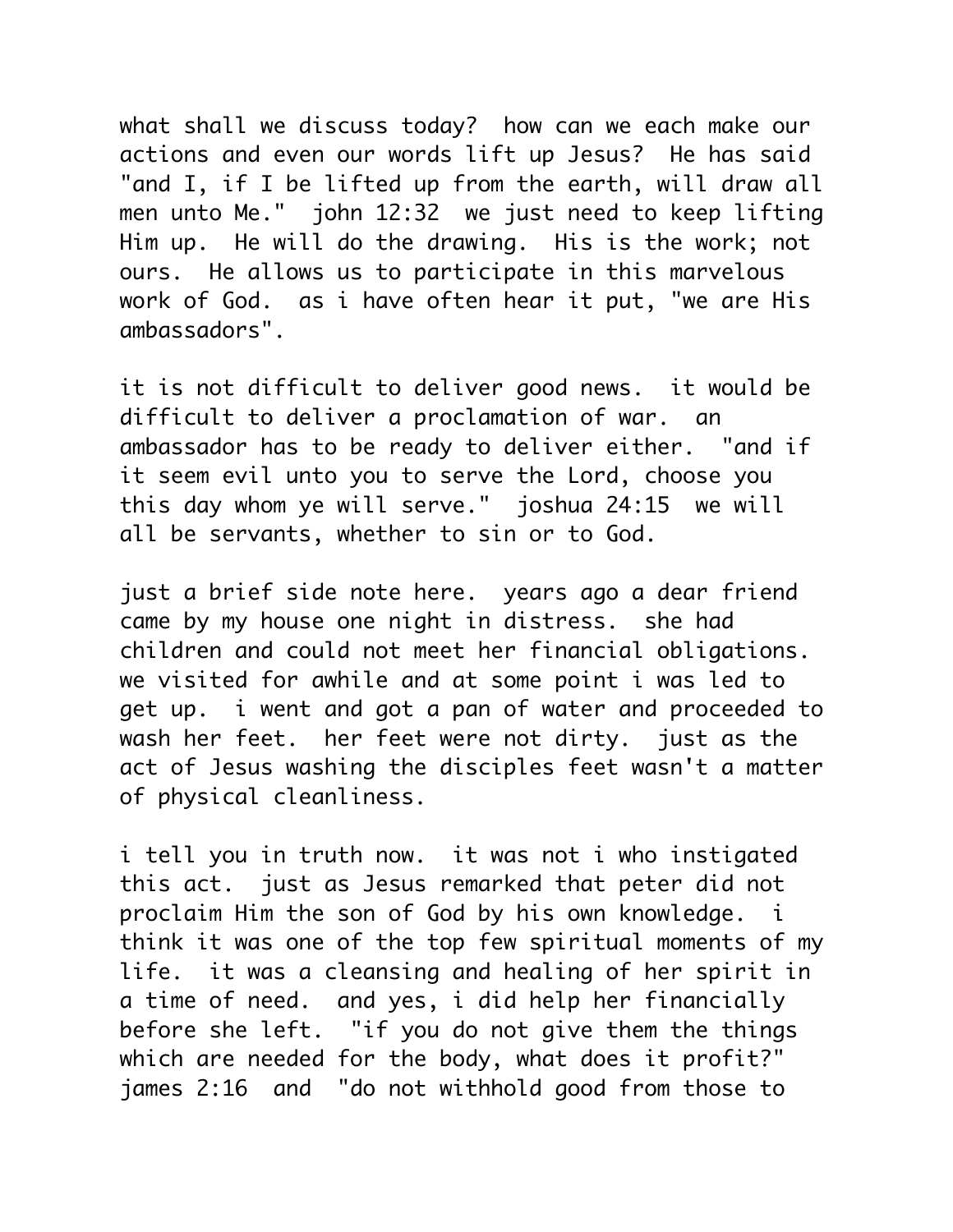whom it is due, When it is in the power of your hand to do so." prov 3:27

"for as many as are led by the Spirit of God, these are sons of God." rom 8:14 i do not claim this honor. God proclaims it. yes, too often we still let our flesh do the leading. hopefully that is less and less. "little by little I will drive them out from before you, until you have increased, and you inherit the land." exo 23:30

i have always loved poetry. the word of God is the ultimate poetry. when one gets the symmetry of its' flow and lines their life up with it, the result is a beauty to be experienced rather than read. that being said, i would now like to share with you a poem that has always touched my heart and fed my spirit.

Eternal Power, whose high abode Becomes the grandeur of a God: Infinite lengths beyond the bounds Where stars revolve their little rounds:

Thee while the first archangel sings, He hides his face behind his wings: And ranks of shining thrones around Fall worshipping, and spread the ground.

Lord, what shall earth and ashes do? We would adore our Maker too; From sin and dust to Thee we cry, The Great,the Holy,and the High.

Earth, from afar, hath heard Thy fame,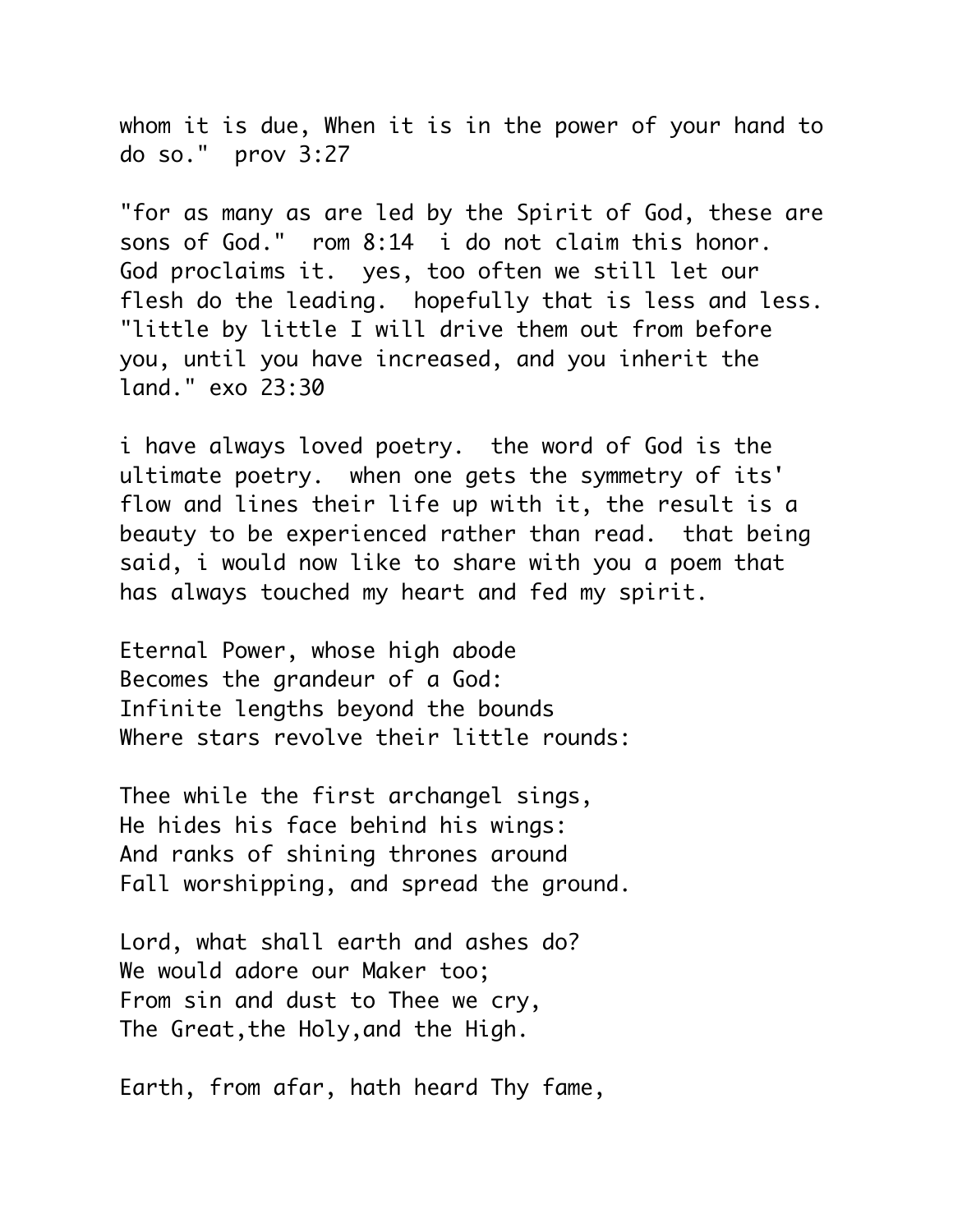And worms have learn'd to lisp Thy Name; But O! the glories of Thy mind Leave all our soaring thoughts behind.

God is in heaven, and men below: Be short our tunes; our words be few: A solemn reverence checks our songs, And praise sits silent on our tongues.

-- Isaac Watts, 1674-1748

our God fills the expanse of all that is. it is in Him "we live and move and have our being." acts 17:28 there is nothing that escapes the glances of our God; and no depth beyond His mercy to reach a soul lost in sin. the only real question is: are you sorry because you were caught, or are you truly sorry for what you have done? human nature is to get by with something if they think they can. even if it goes unnoticed by man, it is noticed by God.

the word says there are books being recorded in heaven and the day is coming when they will be opened and judgment will commence. those who are not redeemed from the law will be judged by the law. "under the Law almost everything is purified by means of blood, and without the shedding of blood there is neither release from sin and its guilt nor the remission of the due and merited punishment for sins." heb 9:22 amp ver

i repeat again: "and if it seems evil to you to serve the Lord, choose for yourselves this day whom you will serve, whether the gods which your fathers served that were on the other side of the river, or the gods of the